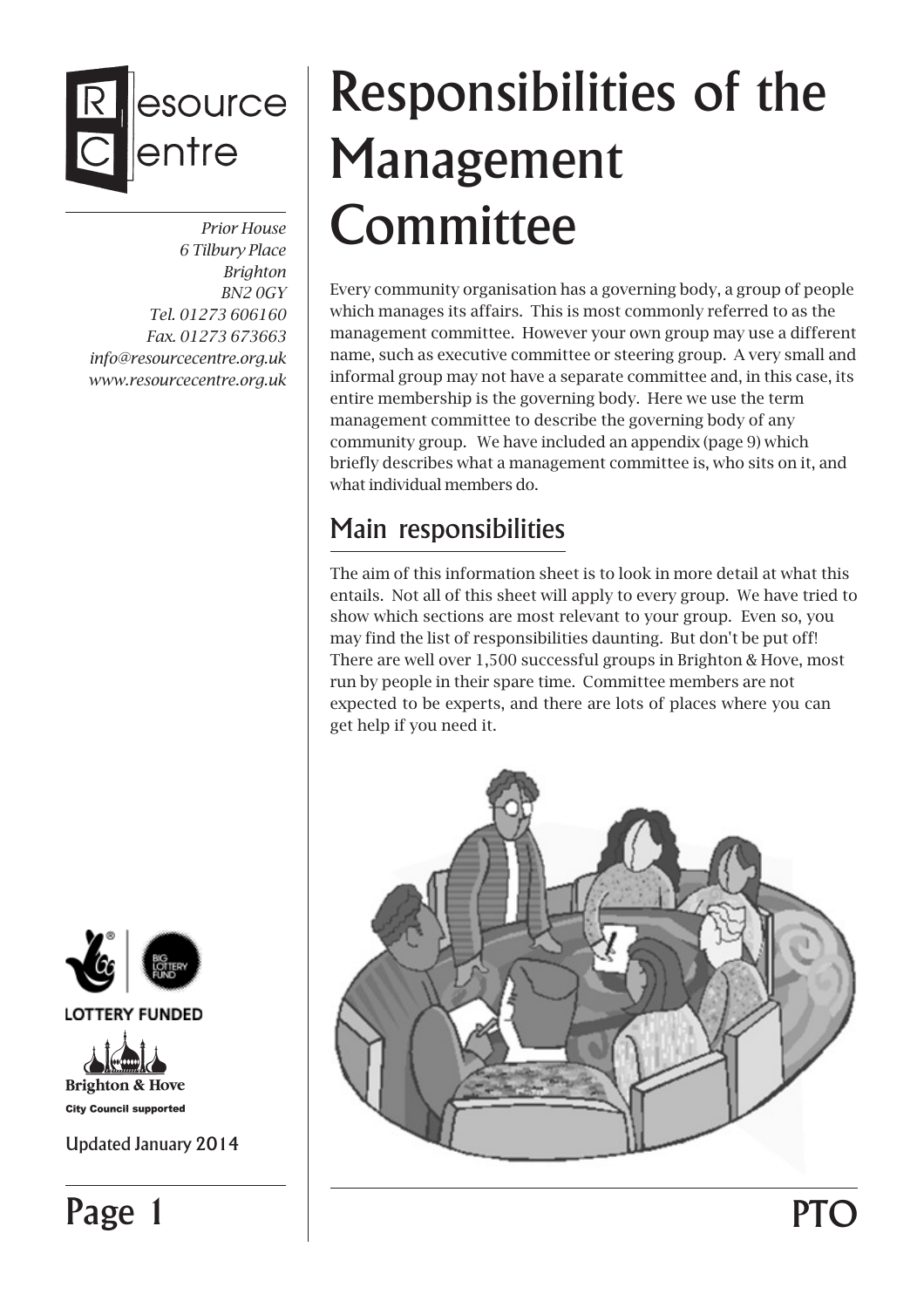*If you are looking for ideas on running a good committee or involving people in your group, we have information sheets covering topics such as* **Chairing a meeting***,* **The Secretary's Job** *and* **The Treasurer's Job** *and an* **AGM checklist** *which includes tips on making any type of meeting more interesting.]*

# Page 2 Management Committee

## Specific responsibilities

In carrying out its job, the committee has to take account of good practice and the law. In this sheet we have broken these responsibilities down into 4 areas:

#### A. The general responsibilities of the management committee of every group.

These two sections apply to very small and informal groups, as well as to larger groups.

- 1. Running the group and meetings (page 3)
- 2. Keeping the group on track (page 3)

### B. Financial and organisational matters.

Sections 3-6 are most relevant to larger groups and groups which apply for grants (although even very small groups need to keep proper accounts).

- 3. Finances (page 4)
- 4. Fundraising (page 4)
- 5. General organisation (page 5)
- 6. Legal liability (page 5)

### C. Tips for organising activities...

... such as fetes, fundays, sports events for children or a social club for people with learning difficulties.

- 7. Organising events and activities (page 6)
- 8. Members of the group and people you work with (page 6)

### D. Responsibility for people and premises.

These sections are relevant if you employ someone or have a volunteer doing a regular job or you manage premises.

- 9. Employment and volunteers (page 7)
- 10. Premises (page 8)

Within many of the sections, we suggest ways of organising your affairs to help you keep on top of things and carry out your responsibilities.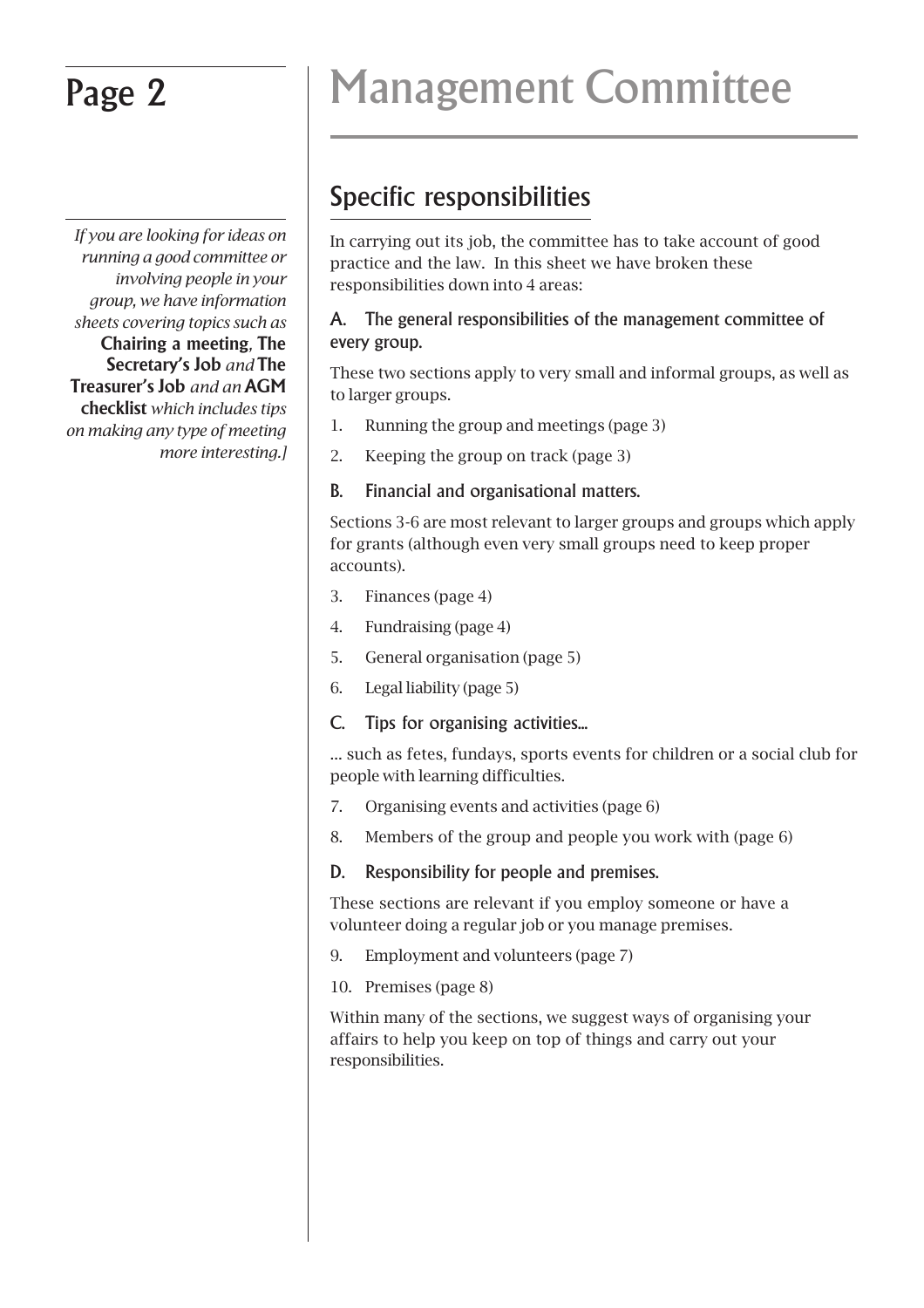*See our information sheets* **Chairing a meeting, The Secretary's role, AGM Checklist** *and* **Taking Minutes**

*See our information sheet* **Constitutions: step by step help with writing a constitution**

*See our information sheet* **Monitoring and evaluation**

## Page 3 | Management Committee

### 1. Running the group and meetings

- $\star$  Arrange regular committee meetings and general meetings of the group
- $\star$  Organise the annual general meeting, including elections to the committee
- $\star$  Take minutes, recording decisions and tasks clearly

If you have a constitution, it will set out things such as how often meetings should take place or who is entitled to attend. Although a group can run successfully without a constitution, it is advisable for every group to have some written rules. These rules can be very basic, but your group will run more smoothly if everyone is clear about the aims of the group, how it works, and who does what.

 $\star$  Brief new committee members

Many newcomers are thrown in at the deep end and given no idea of how the group works or what its aims are. It is not uncommon to find individual committee members who are unaware that they are part of a management committee with responsibilities.

## 2. Keeping the group on track

- $\star$  Review the group's activities are you doing what the group is set up to do?
- Use your money well

Ideally, everything which your group decides to do will help it achieve its aims. However it is easy to get sidetracked. For example, raising money may become your main activity rather than the means to an end. It is a good idea for the committee to have a regular look at what the group is doing and assess whether it is achieving its aims.

If you are a larger group, it may be useful to have a systematic way of collecting information on your activities - it will make it easier to assess whether the group is on track. You will almost certainly need to have reliable information if you have to report to a funder on how you have used your grant.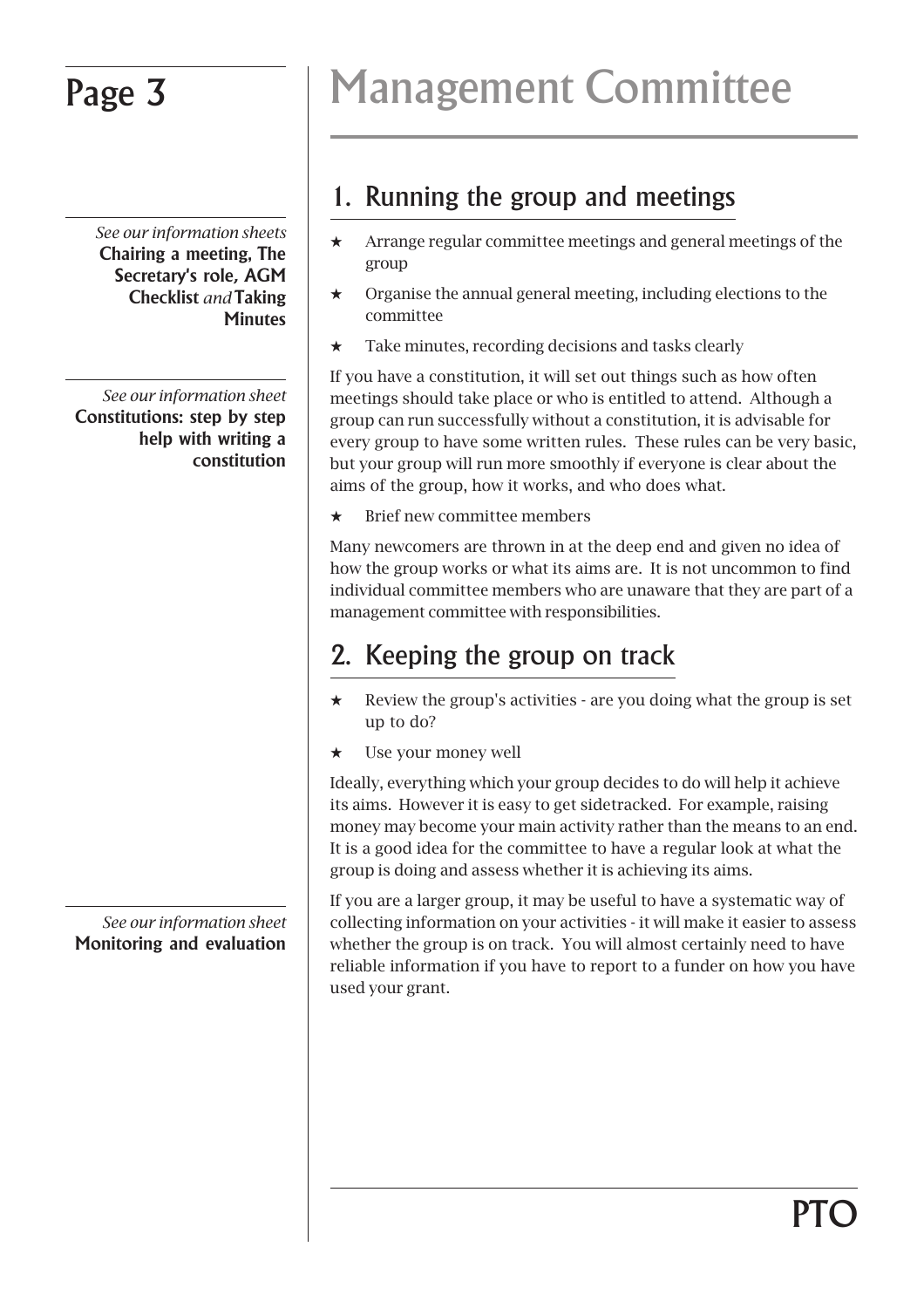*See our information sheet* **The Treasurer's Job.** *For small groups in Brighton & Hove, the* **Money in Mind** *project offers free support with managing money, including one-to-one help with setting up and using a suitable book keeping system, online best practice information and independent examinations of accounts. For details see www.resourcecentre.org.uk/ money-in-mind*

*See our information sheets* **Budgets for Community Groups***,* **Raising Money***,* **Fundraising Applications***,* **Fundraising from local businesses** *and* **Raising money from local trusts**

# Page 4 Management Committee

## 3. Finances

Every committee member is responsible for making sure that the group accounts for its money properly. It not just the responsibility of the treasurer even though they deal with the money day-to-day.

If lots of people are handling money or the group takes in regular amounts of cash, it is a good idea to write some basic rules to ensure that everybody does the same thing and that the money is properly looked after.

- $\star$  Keep proper financial records
- $\star$  If you have grants, make sure that you spend the money as you said you would in the grant application
- $\star$  Prepare financial reports for each committee meeting
- $\star$  Prepare end-of-year accounts, and have them examined if required by the constitution or charity law
- $\star$  Draw up basic financial rules

### 4. Fundraising

- $\star$  Work out a basic budget and decide how you will raise the funds
- Raise the money!

Fundraising is not separate from the group's activities. You need to have a clear idea of what your group will do in the coming year in order to work out how much you need and to describe the work in an application. So, try to involve everyone on the committee or in the whole group in planning and fundraising.

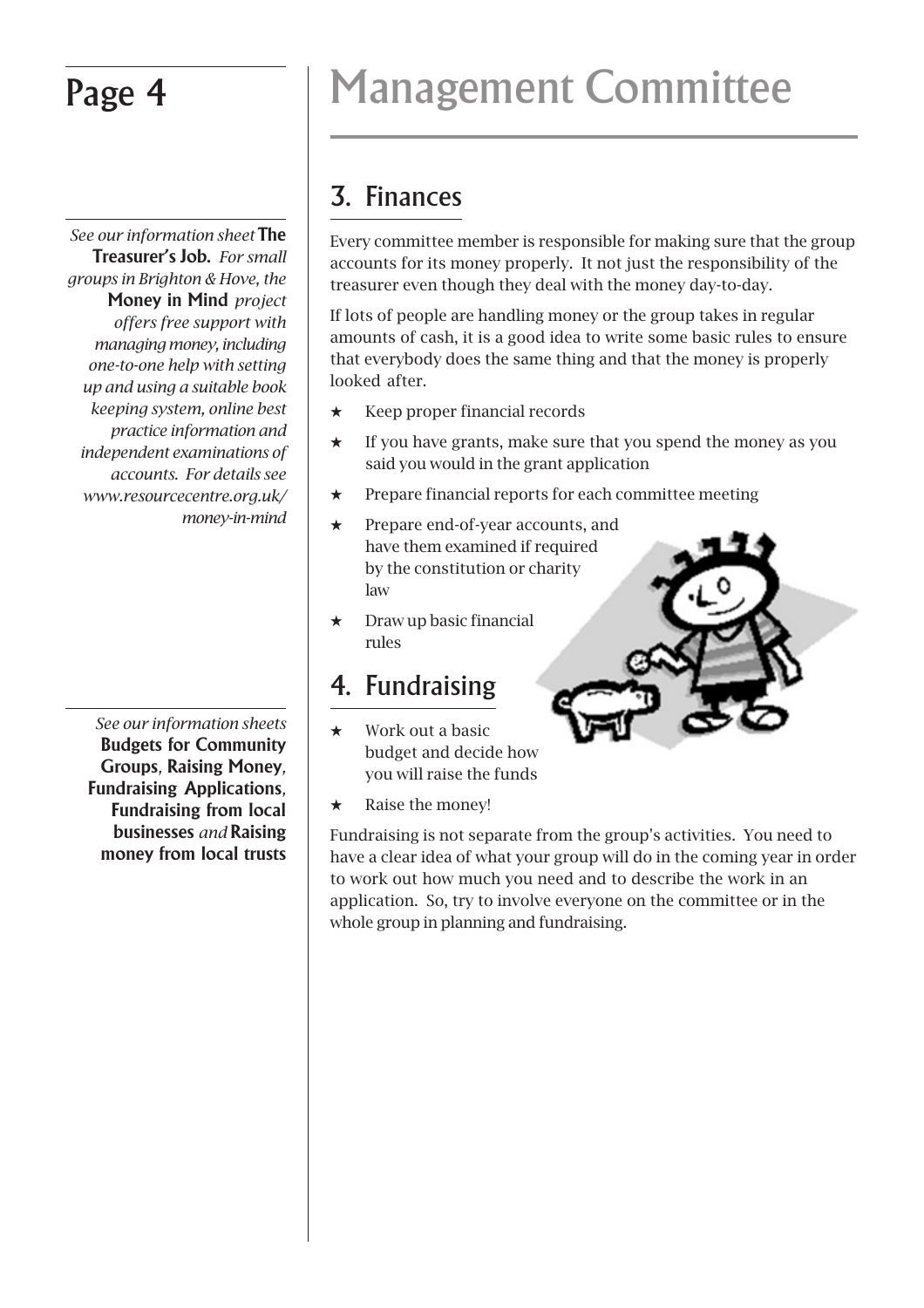*There are details of insurance companies listed on our website. You can search for yourself on our website, or call us and we will find the information for you.*

> *See our information sheet* **Writing an equal opportunities policy**

*See our information sheets* **Charity Registration: is your group a charity, and should it register?** *and* **Charity Reports and Accounts**

# Page 5 Management Committee

## 5. General organisation

 $\star$  Insurance policies

Some insurances, such as employers' liability insurance if you employ staff, are a legal requirement. Depending on your group's activities other insurances may be a good idea; some may be required by your landlord or funder. There are a number of brokers which specialise in arranging insurance for charities and other community organisations.

 $\star$  Equal Opportunities/Equality

You should look at ways of trying to ensure that your group is open and welcoming to everyone in the community who wants to get involved. It may help to write a policy for the group, but the important thing is what you do. If you are applying for grants, most funders will ask you to show that you are concerned about equal opportunities and many well ask you for a written policy.

- $\star$  Register with the Charity Commission: your group may have charitable aims and you may need to register as a charity
- $\star$  If you are a registered charity, check whether you need to prepare a Trustees Report & Annual Accounts for the Charity Commission

## 6. Legal liability

- $\star$  Take legal or other advice when in doubt
- $\star$  Consider the pros and cons of indemnity insurance

Committee members can be held personally liable if the group gets into debt or has other legal problems. If there is no management committee, then every member of the group is liable. However, it is rare for individuals to face action and there should be no problems so long as the committee does everything it can to run the group responsibly.

It is possible to take out indemnity insurance to cover committee members if action is taken against them individually. However, this insurance will not be valid if the committee fails to run the group properly and responsibly so this type of insurance may not be good value for money.

If you are registered charity, the law sets out what can and cannot be covered by indemnity insurance. Older constitutions may prohibit the use of such insurance; in this case you will need to get permission from the Charity Commission if you want to take out an indemnity insurance policy.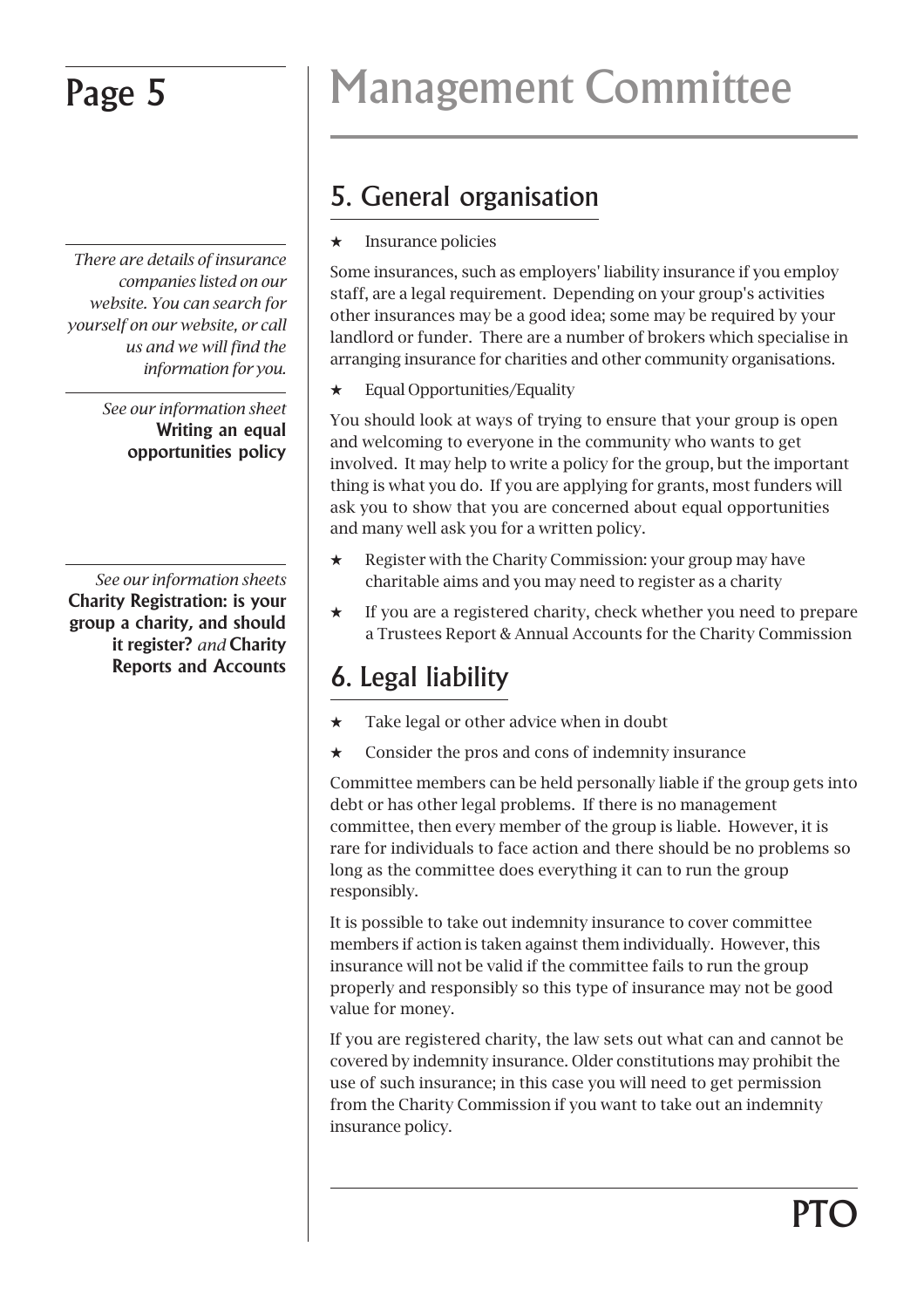*See our info sheets* **Event Planning Checklist, Licensing and Regulations** *and* **Public Liability**

*The* **Equality and Human Rights Commission** *provide a guide to equality law for community groups. This is available at http:// www.equalityhumanrights.com/ advice-and-guidance/serviceproviders-guidance/whatequality-law-means-for-yourassociation-club-or-society/*

> *See our information sheet* **Disclosure and Barring Service**

# Page 6 | Management Committee

## 7. Organising events and activities (including fundraising events)

- $\star$  Check the regulations on areas such as public entertainment, raffles, creches and childcare, or food and drink
- $\star$  Apply well in advance for any necessary licences
- $\star$  Look carefully at safety (carry out a risk assessment) and first aid
- $\star$  Consider insurance for accidents or cancellation of the event

### 8. Members of the group and people you work with

Treat people equally

You have legal obligations towards the people who you provide services to or work with, and to members of your group.

The Equality Act 2010 replaces all of the existing equality legislation, including the Disability Discrimination Act and the Race Relations Act. It covers equality of age, disability, gender reassignment, marriage and civil partnership, race, religion or belief, sex, and sexual orientation, as well as pregnancy and maternity. Most of its provisions come into force in October 2010; until then, existing legislation applies.

 $\star$  DBS checks, child protection and safeguarding.

It is your responsibility to protect children and vulnerable adults who take part in your activities.You may be required by law to carry out DBS checks on staff or volunteers. Groups concerned include playschemes, after school clubs, sports activities for children, social clubs for adults with learning disabilities or advocacy projects. See our information sheet on the Disclosure and Barring Service.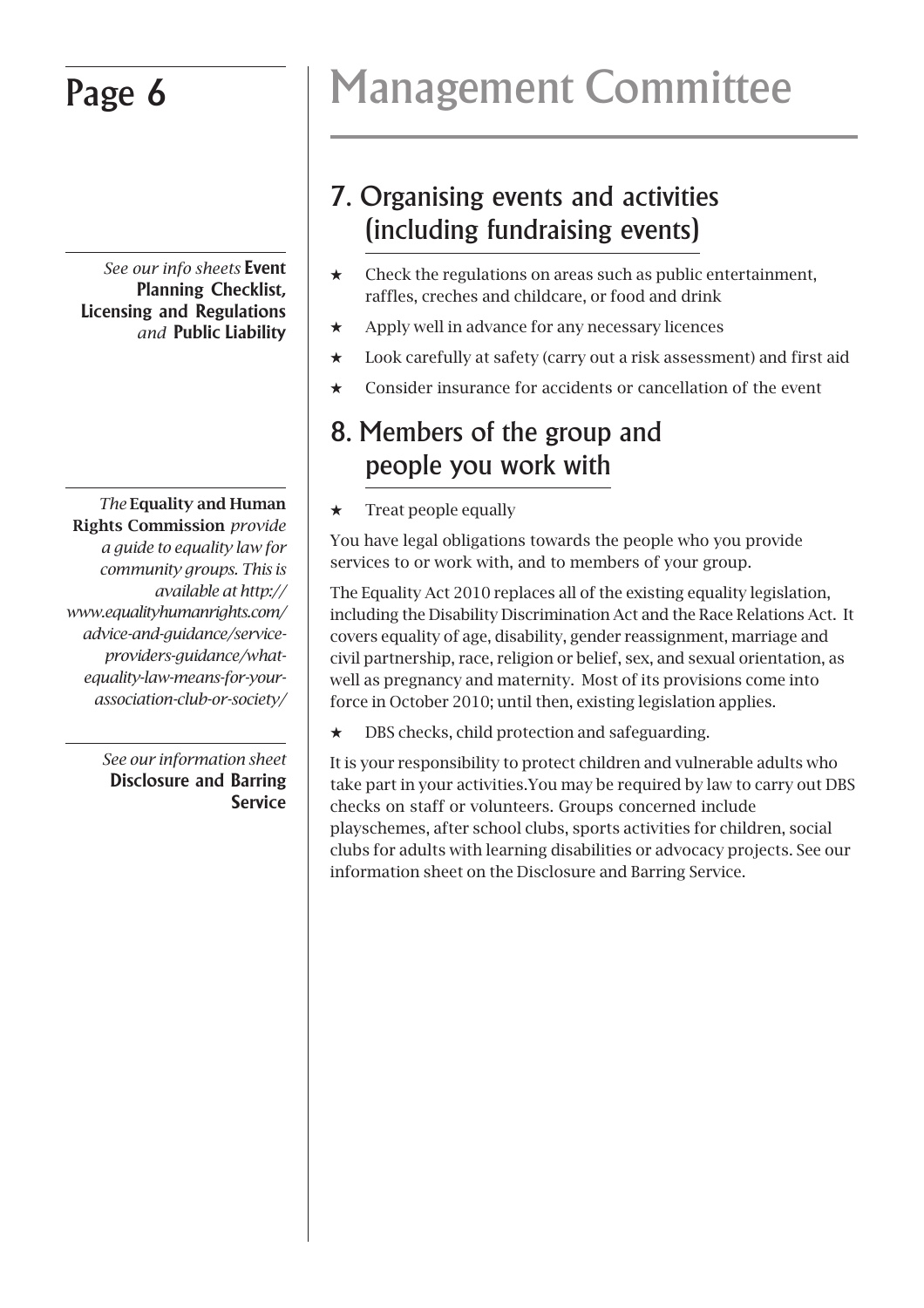*You can download government information about employing people from www.gov.uk/browse/ employing-people or contact the Advisory, Conciliation and Arbitration Service (Acas) http://www.acas.org.uk Acas Helpline 08457 47 47 47*

 *New employers should go to http://www.hmrc.gov.uk/ newemployers/index.shtml or Employer Helpline 0300 200 3200*

*Brighton & Hove Volunteer Centre have a Good Practice Guide on working with volunteers, which is available at http:// brightonhovevolunteers.org.uk/ See also the Further Reading section on page8*

*Our info sheets* **Legal structures for Not-for-profit organisations** *and* **Community & Voluntary groups: Finding a legal structure to suit your group** *look at the benefits and disadvantages of the forms of organisation available.*

# Page 7 Management Committee

## 9. Employment and volunteers

If you employ one or more persons, your group has a number of legal obligations:

- $\star$  Employment laws such as the Employment Rights Act
- $\star$  Terms and Conditions of Employment for each employee
- $\star$  Grievance and Disciplinary procedures

Another local group may be able to help with Terms & Conditions and procedures, but you will of course have to rewrite them to suit your circumstances.

- $\star$  Equality Act 2010
- $\star$  Health & Safety at Work Act

See Premises section on page 7 for details of help on health & safety

 $\star$  PAYE Tax and National Insurance

HM Revenue and Customs gives information and advice.

In addition to your legal responsibilities, you will have to make arrangements to manage and supervise staff and volunteers.

 $\star$  Volunteers' agreements

It is good practice to have a written agreement with each volunteer setting out their terms and conditions.

- Co-ordinating and training staff and volunteers
- $\star$  Consider becoming an organisation with limited liability, such as a charitable company, a limited company or a community interest community (CIC)

A community group does not have limited liability. This means that its members sign any contracts as individuals and carry the risk of personal liability. You may want to consider becoming a limited company if you intend to take on employees or hold a lease or buy property. However many community groups do employ one or two staff or hold a lease without any problems at all.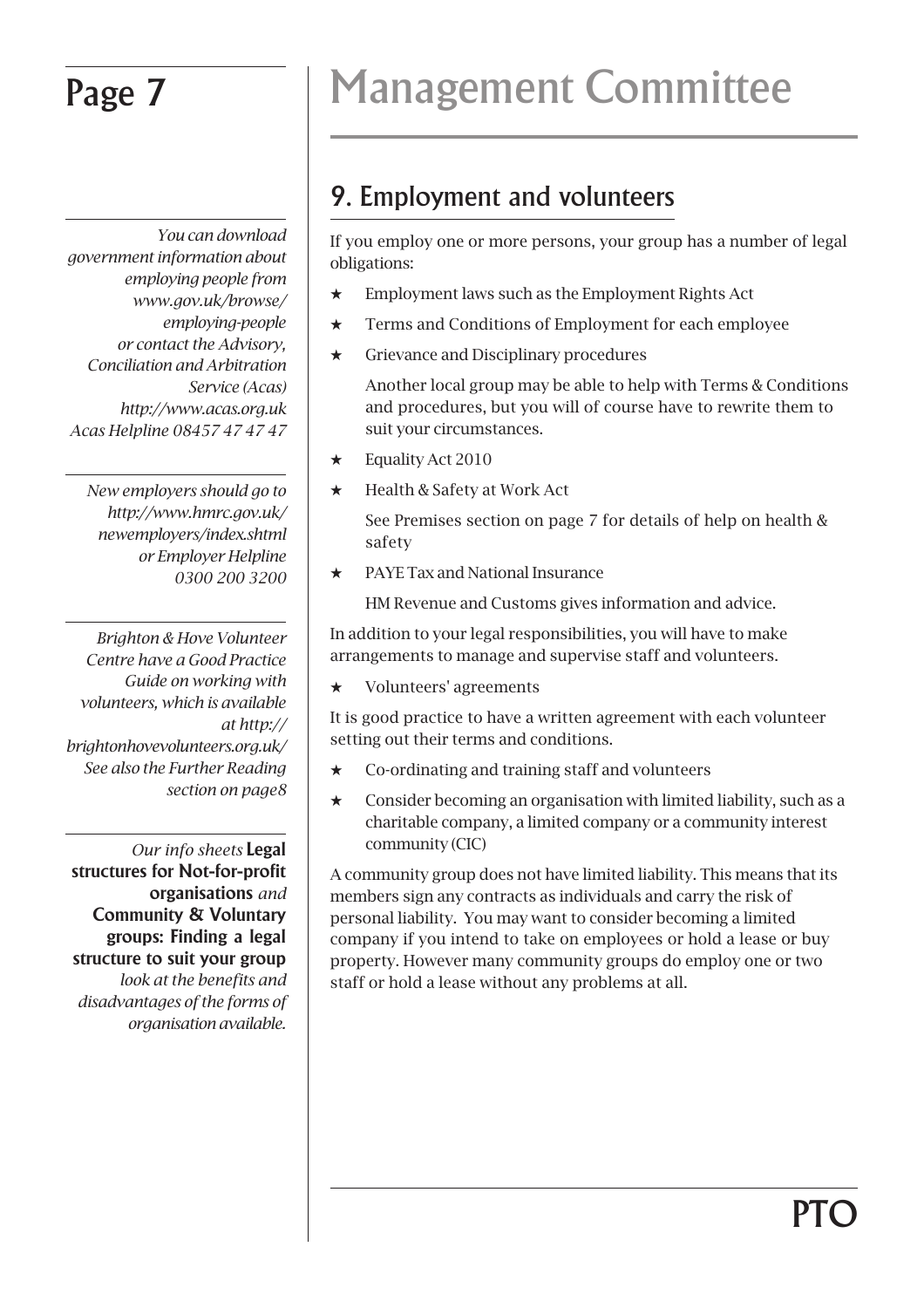*Health & Safety Executive http://www.hse.gov.uk/*

*HSE Books PO Box 1999, Sudbury, Suffolk CO10 2WA. Tel: 01787 881165 http://books.hse.gov.uk/hse/ public/home.jsf*

*Health & Safety Licensing Team, Bartholomew Square, Brighton, BN1 1JP Tel: (01273) 294429 ehl.safety@brightonhove.gov.uk*

*There is a substantial section in our reference library about Health and Safety. Pop into the Resource Centre to have a browse. These are also listed at http:// www.resourcecentre.org.uk/ information-category/makingyour-group-work-well/healthand-safety-and-insurance.*

*Hard copies of all the information sheets mentioned are available from the Resource Centre, or you can download them from www.resourcecentre.org.uk/ information.*

# Page 8 Management Committee

## 10. Premises

If you own or lease premises you will need to consider a range of issues:

 $\star$  Health & Safety legislation

For Health & Safety publications, including a guide to drawing up a Safety Policy and Acciden Report forms, contact HSE Books



- $\star$  Fire safety
- $\star$  Public health and hygiene

Brighton & Hove City Council is responsible for enforcing and advising on health & safety law in work premises. The Health & Safety team also issues licences, to some businesses, including taxis, where high levels of safety and hygiene are required. If food is prepared or sold, you must register with the Food Safety Team 28 days before opening.

- $\star$  Lease or tenancy agreements
- $\star$  Security of premises and contents
- $\star$  Maintenance and general repairs
- $\star$  Access for disabled people

See contact details for Equality and Human Rights Commission on page 6

Make sure that it is clear whether the landlord or your group is responsible for things such as security, maintenance and access. If you rent part of a building, check whether you are responsible for full maintenance of the rooms which you rent. If in doubt, get legal advice on this and any other aspect of a lease.

 $\star$  Letting and booking arrangements

If you hire rooms for meetings or other events, make sure you have good booking arrangements and 'agreement forms' to make the conditions of room hire clear to the hirer.

 $\star$  Consider becoming an organisation with limited liability - see this point under section 9 on page7

## Further reading

We have a range of publications in our reference library which cover these areas in more detail. Good starting points for further information and suggestions on where to get specialist help are 'Just about managing?' by Sandy Adirondack, ISBN 1872582869, and 'Voluntary but not Amateur' by Ruth Hayes and Jackie Reason, ISBN 978- 1-90629407-6.